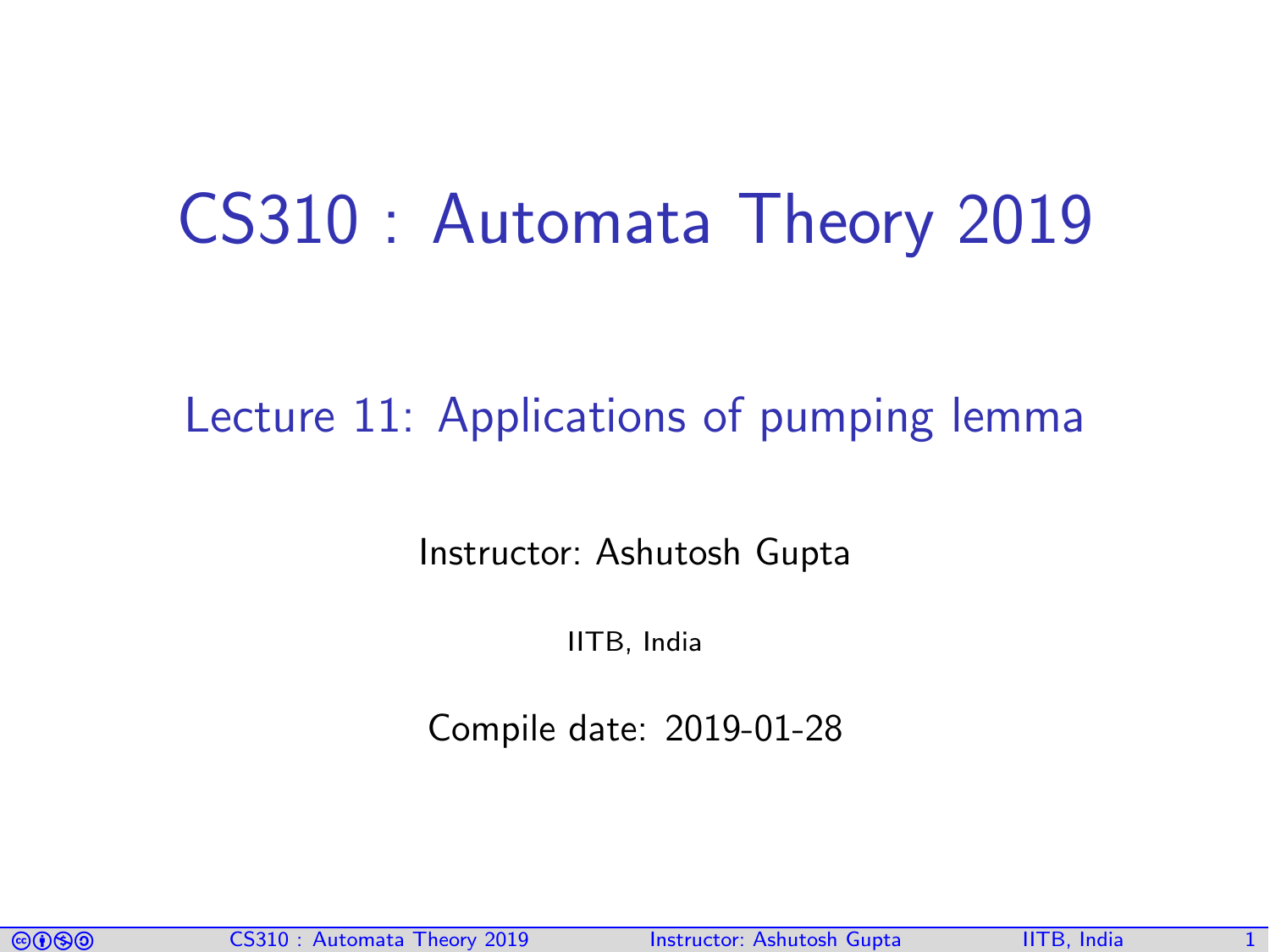# Contrapositive of pumping lemma

#### Recall

#### Theorem 11.1

Let L be a language. L is not regular if, for each n, there is a word  $w \in L$ such that  $|w| \ge n$  and for each breakup of w into three words  $w = xyz$  such that

- 1.  $y \neq \epsilon$  and
- 2.  $|xy| \le n$ ,

then there is a  $k\geq 0$  such that  $xy^kz\not\in L$ .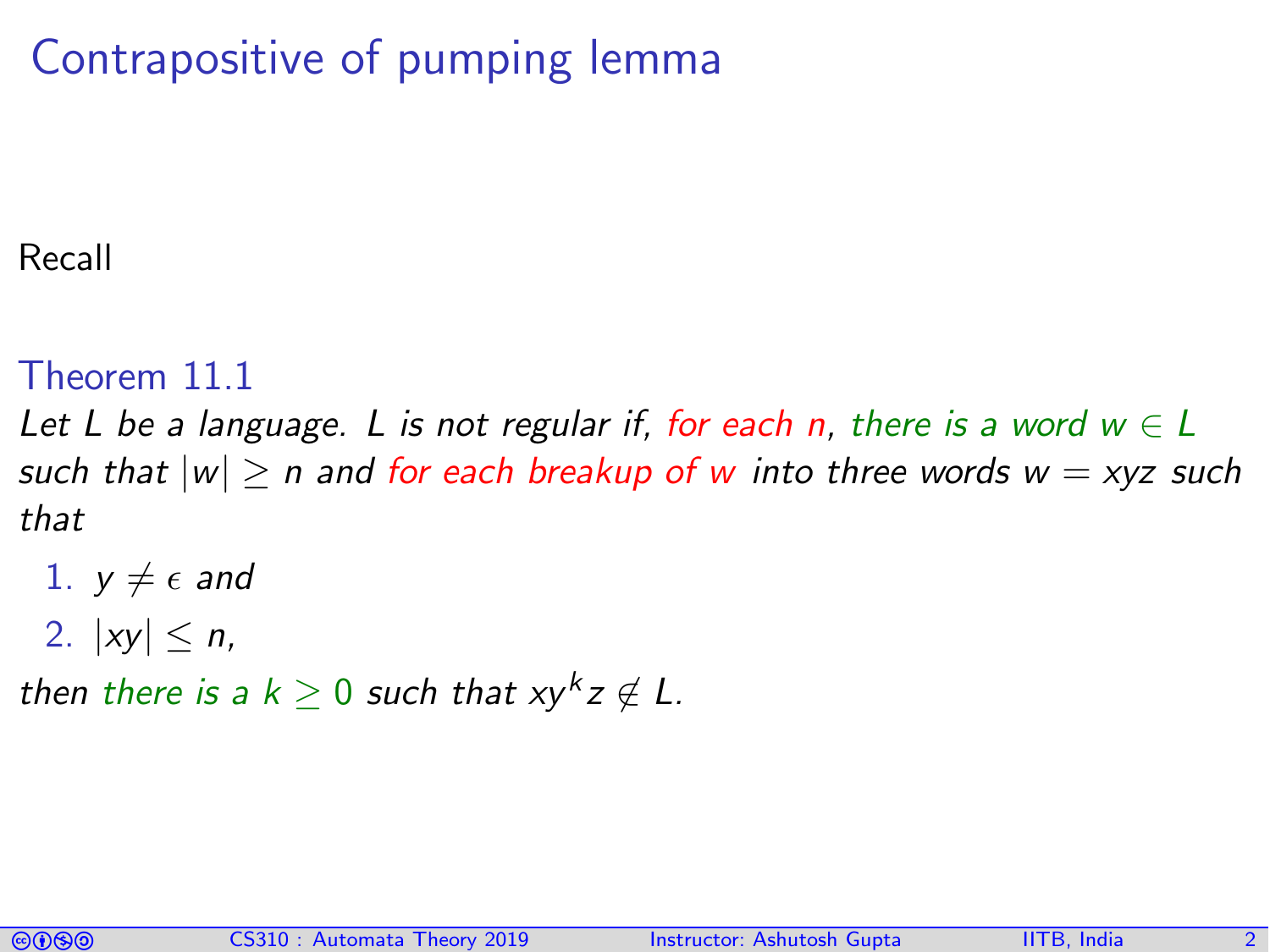#### How to use the pumping lemma?

In the theorem, there are two exists quantifiers, namely  $w$  and  $k$ .

Proving non regularity boils down to the following two quantifier instantiations.

- $\blacktriangleright$  Choose a word w for each n
- $\blacktriangleright$  Find k for each breakup of the w

The instantiations are the creative steps!

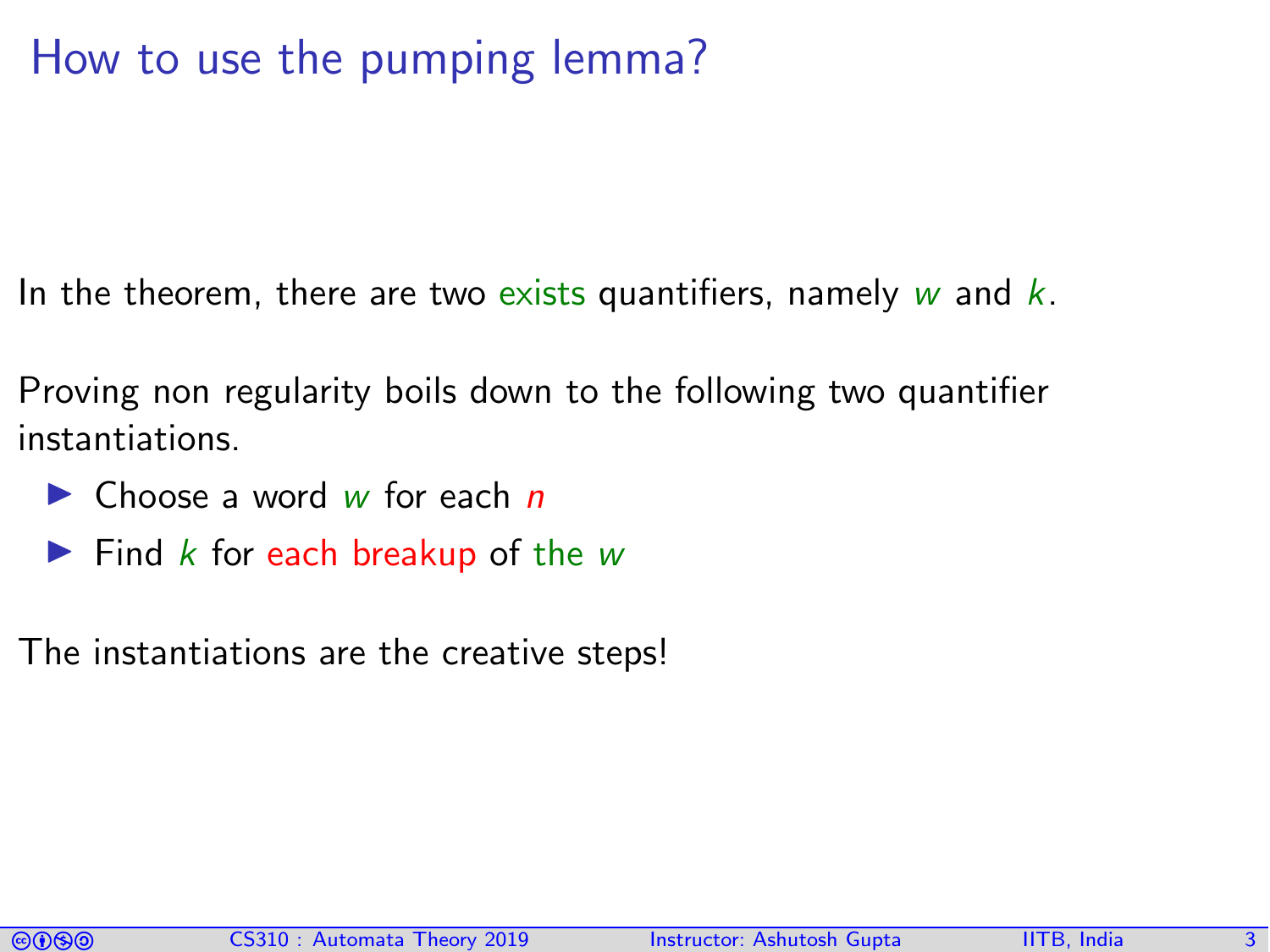## Proving a language non regular

Consider language L

- $\triangleright$  For each *n*, we propose a word w in L longer than *n*
- $\triangleright$  We define parameterized word x and non-empty word y such that  $\triangleright$  xyz = w for some z and
	- **D** parameter space covers all x and y such that  $|xv| \le n$ .
- For each split x and y, we choose a k such that  $xy^k z \notin L$ .

We have proven that  $L$  is not regular

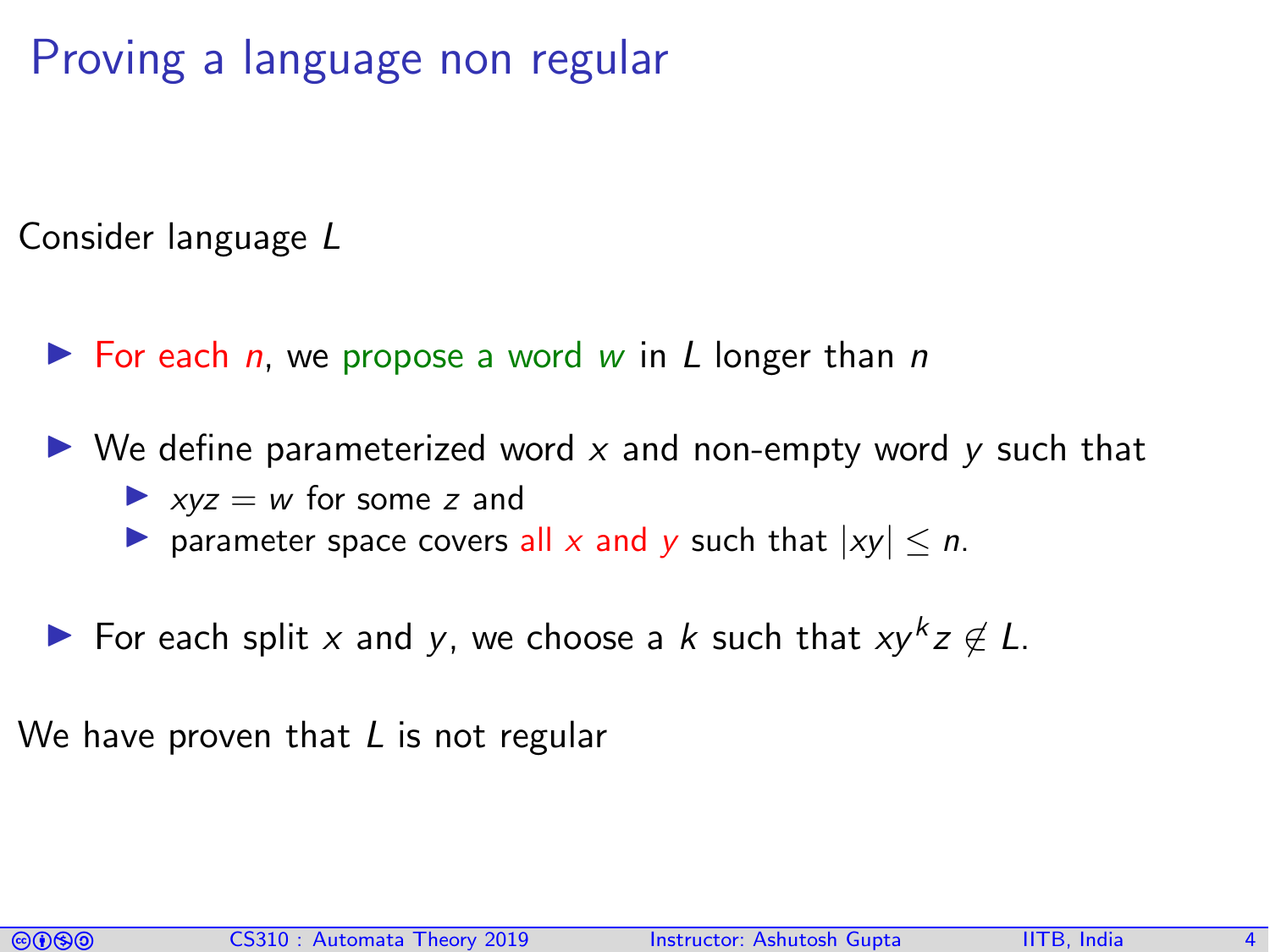Example 1: using pumping lemma

Example 11.1

Consider again  $L_{eq} = \{0^n 1^n | n \ge 0\}$ .

For each *n* we need a word. Let it be  $w = 0^n1^n$ .

The first *n* characters of w are  $0^n$ . The breaks x and y are to be from within  $0^n$ .

Let 
$$
x = 0^i
$$
 and  $y = 0^j$ , where  $i + j \le n$  and  $j \ne 0$ .  
\n
$$
w = \underbrace{0^i}_{x} \underbrace{0^j}_{y} \underbrace{0^{n-j-i}1^n}_{z}
$$
 *is* and *j* are encoding all possible breaks of 0<sup>n</sup>.

Now we choose  $k = 0$  for each i and j. The corresponding word is

$$
0^i (0^j)^0 0^{n-j-i} 1^n = 0^{n-j} 1^n.
$$

comata Theory 2019 Instructor: [Ashutosh Gupta](http://www.cse.iitb.ac.in/~akg/) IITB, India 5 ► Clearly,  $0^{n-j}1^n \notin L_{eq}$ . Therefore,  $L_{eq}$  is not regular.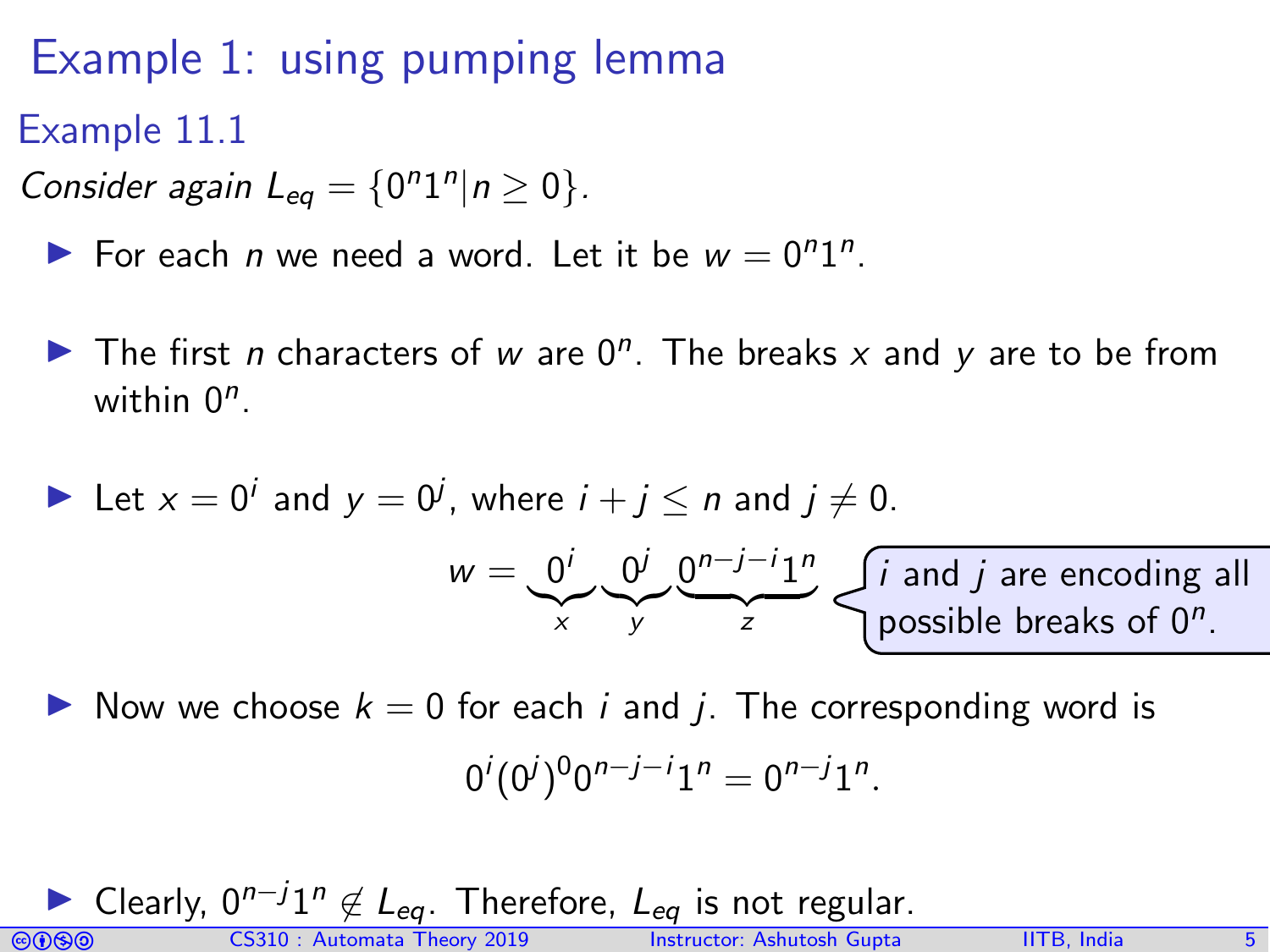## Example 2: using pumping lemma

Example 11.2

Consider again  $L = \{w|w$  has equal number of 0 and 1 $\}$ .

- For each *n* we need a word. Let it be  $w = 0^n1^n$ .
- The first *n* characters of w are  $0^n$ . The breaks x and y are to be from within  $0^n$ .

Let 
$$
x = 0^i
$$
 and  $y = 0^j$ , where  $i + j \le n$  and  $j \ne 0$ .  
\n
$$
w = \underbrace{0^i}_{x} \underbrace{0^j}_{y} \underbrace{0^{n-j-i}1^n}_{z}
$$
  $\underbrace{i \text{ and } j \text{ are encoding all possible breaks of } 0^n}_{\text{possible breaks of } 0^n}$ .

Now we choose  $k = 0$  for each i and j. The corresponding word is

$$
0^i (0^j)^0 0^{n-j-i} 1^n = 0^{n-j} 1^n.
$$

coma CS310 : Automata Theory 2019 Instructor: [Ashutosh Gupta](http://www.cse.iitb.ac.in/~akg/) IITB, India 6 ► Clearly,  $0^{n-j}1^n \notin L$ . Therefore, L is not regular.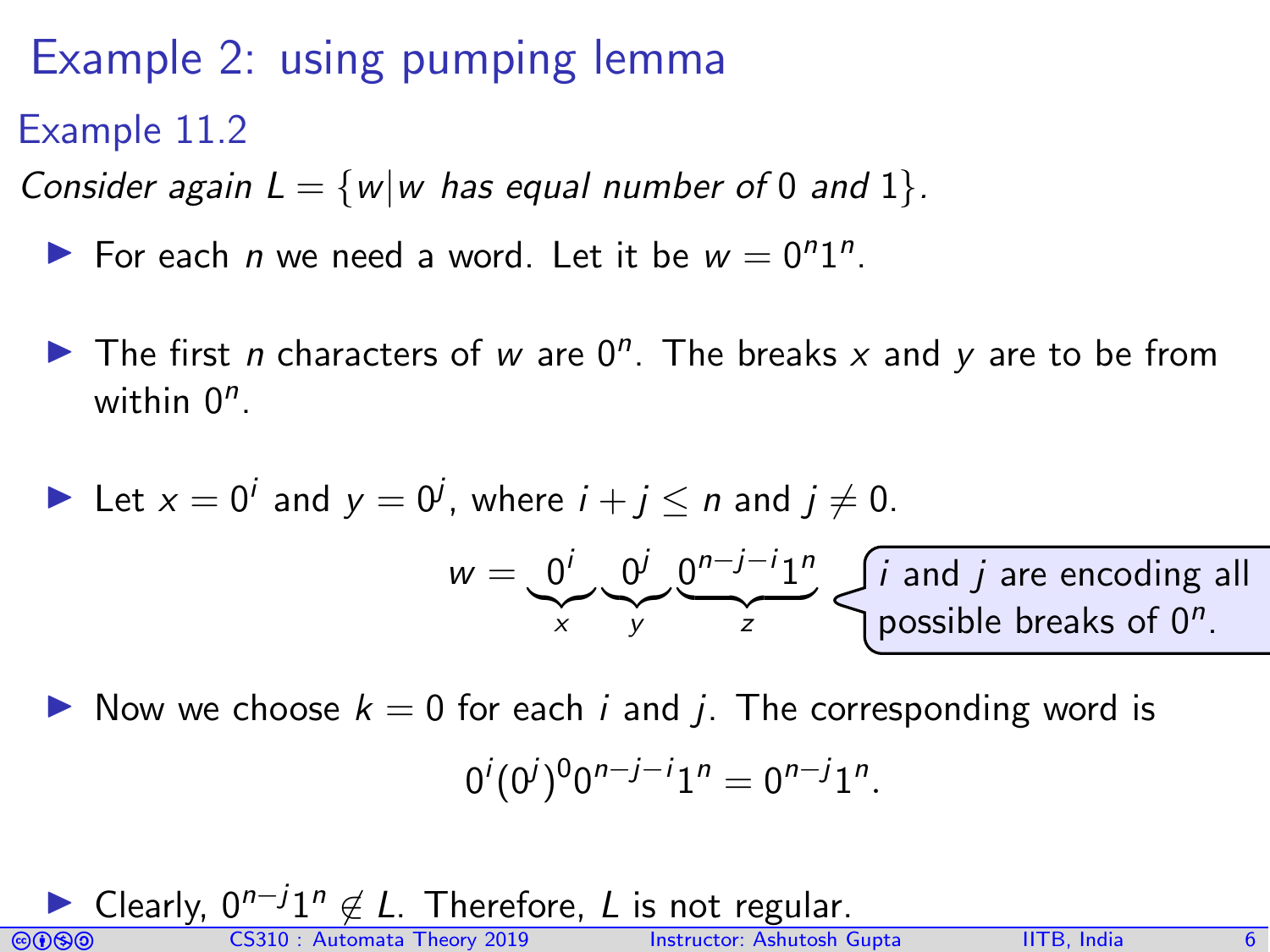Example 3: using pumping lemma Let word  $w^R$  be reverse of word  $w$ .

Example 11.3

Consider 
$$
L_{rev} = \{ww^R | w \in \{0,1\}^*\}.
$$

$$
\blacktriangleright
$$
 For each *n*, let  $w = 0^n 110^n$ 

 $\blacktriangleright$  The first *n* characters of w are  $0^n$ 

Let 
$$
x = 0^i
$$
 and  $y = 0^j$ , where  $i + j \le n$  and  $j \ne 0$ .

$$
w=\underbrace{0^i}_{x}\underbrace{0^j}_{y}\underbrace{0^{n-j-i}110^n}_{z}
$$

Let 
$$
k = 2
$$
 for each *i* and *j*.

$$
0^i (0^j)^2 0^{n-j-i} 110^n = 0^{n+j} 110^n \not\in L_{rev}
$$

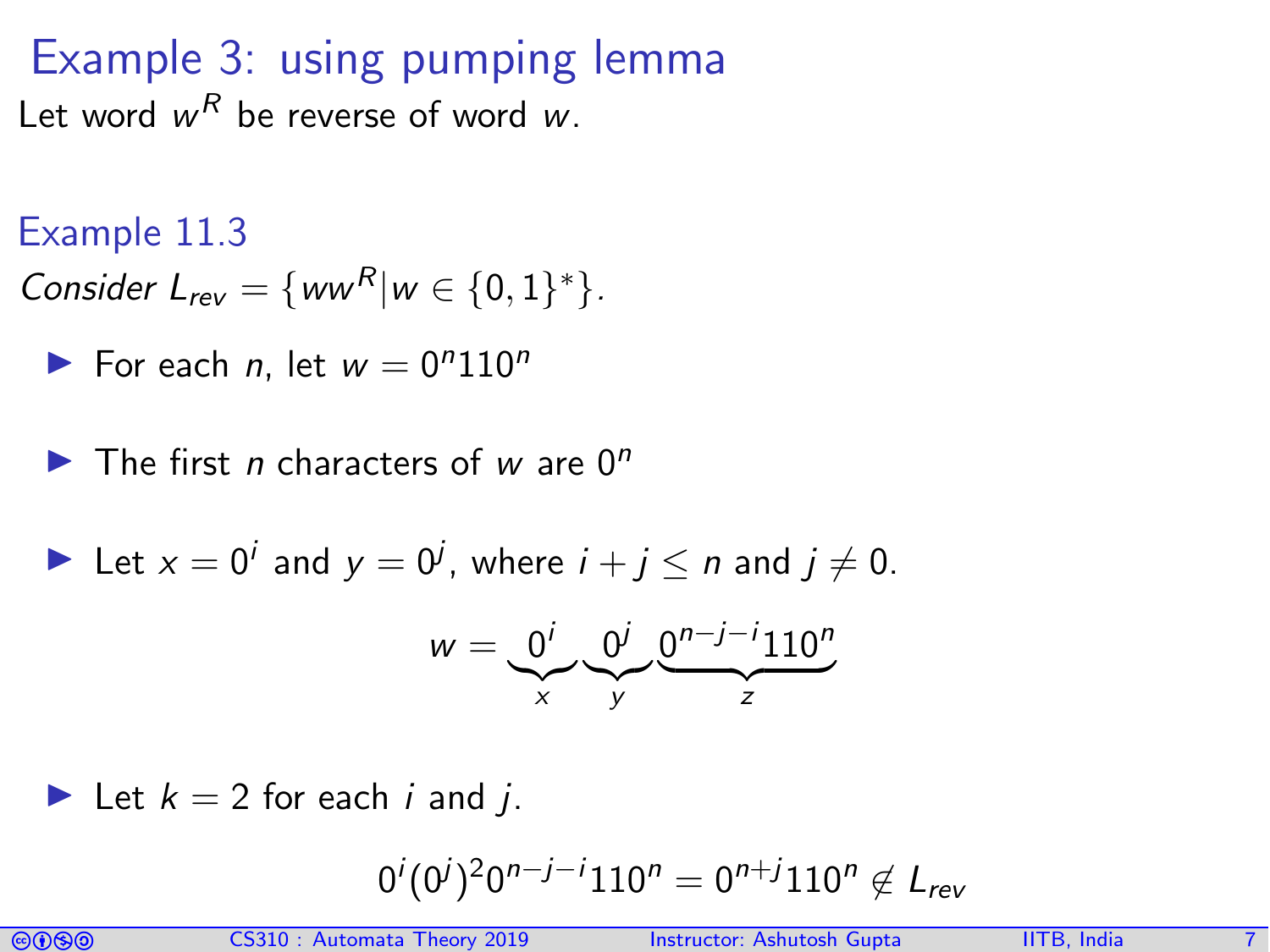# Example 4: using pumping lemma

Example 11.4

Consider  $L_{prime} = \{1^p | p$  is a prime number.}.

- For each *n*, let  $w = 1^p$  such that  $p > n + 2$
- The first *n* characters of *w* are  $1^n$ .

Let 
$$
x = 1^i
$$
 and  $y = 1^j$ , where  $i + j \le n$  and  $j \ne 0$ .

$$
w = \underbrace{1^i}_{x} \underbrace{1^j}_{y} \underbrace{1^{p-j-i}}_{z}
$$

So,  $|xy^k z| = (p - j) + kj$ . Choose k such that the term becomes composite?

Let  $k = p - j$ . Therefore,  $|xy^k z| = (p - j)(1 + j)$ .

**I** Since both  $(p - k) > 1$ <sub>(why?)</sub> and  $1 + j > 1$ <sub>(why?)</sub>,  $xy^kz \notin L_{prime}$ .

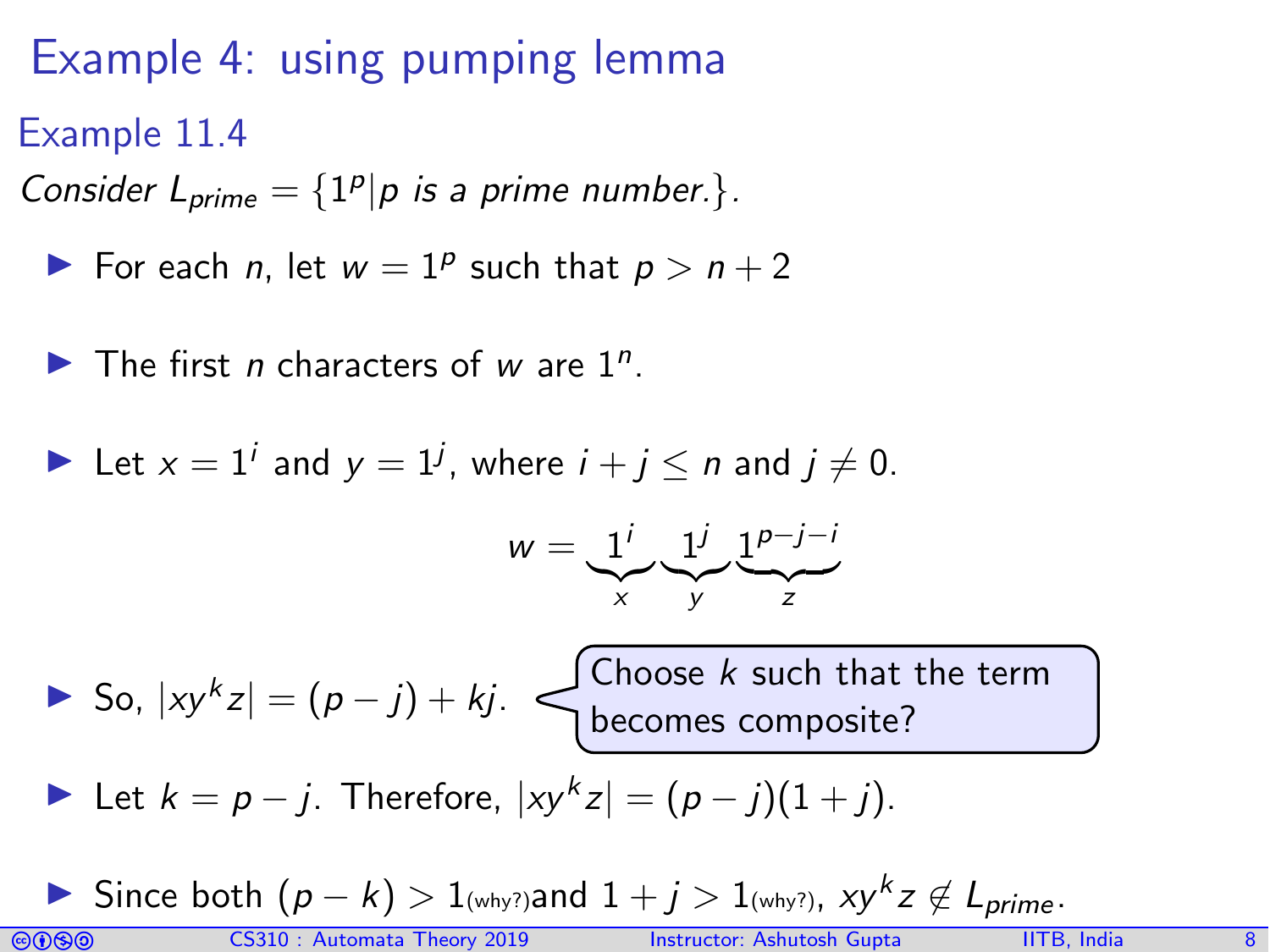# Example 5: using pumping lemma

- Example 11.5
- Consider  $L = \{1^{p^2} | p \ge 0\}.$ 
	- For each *n*, let  $w = 1^{n^2}$
	- The first *n* characters of *w* are  $1^n$ .

Let 
$$
x = 1^i
$$
 and  $y = 1^j$ , where  $i + j \le n$  and  $j \ne 0$ .

$$
w=\underbrace{1^i}_{x}\underbrace{1^j}_{y}\underbrace{1^{n^2-j-i}}_{z}
$$

► So,  $|xy^k z| = (n^2 - j) + kj$ . Choose k such that the term is not a perfect square?

Let 
$$
k = 2
$$
. Therefore,  $|xy^k z| = n^2 + j$ .

Since  $0 < j \le n$ <sub>(why?)</sub>,  $n^2 < n^2 + j < n^2 + 2n + 1$ <sub>(why?)</sub>. Therefore,  $xy^2z \notin L$ .

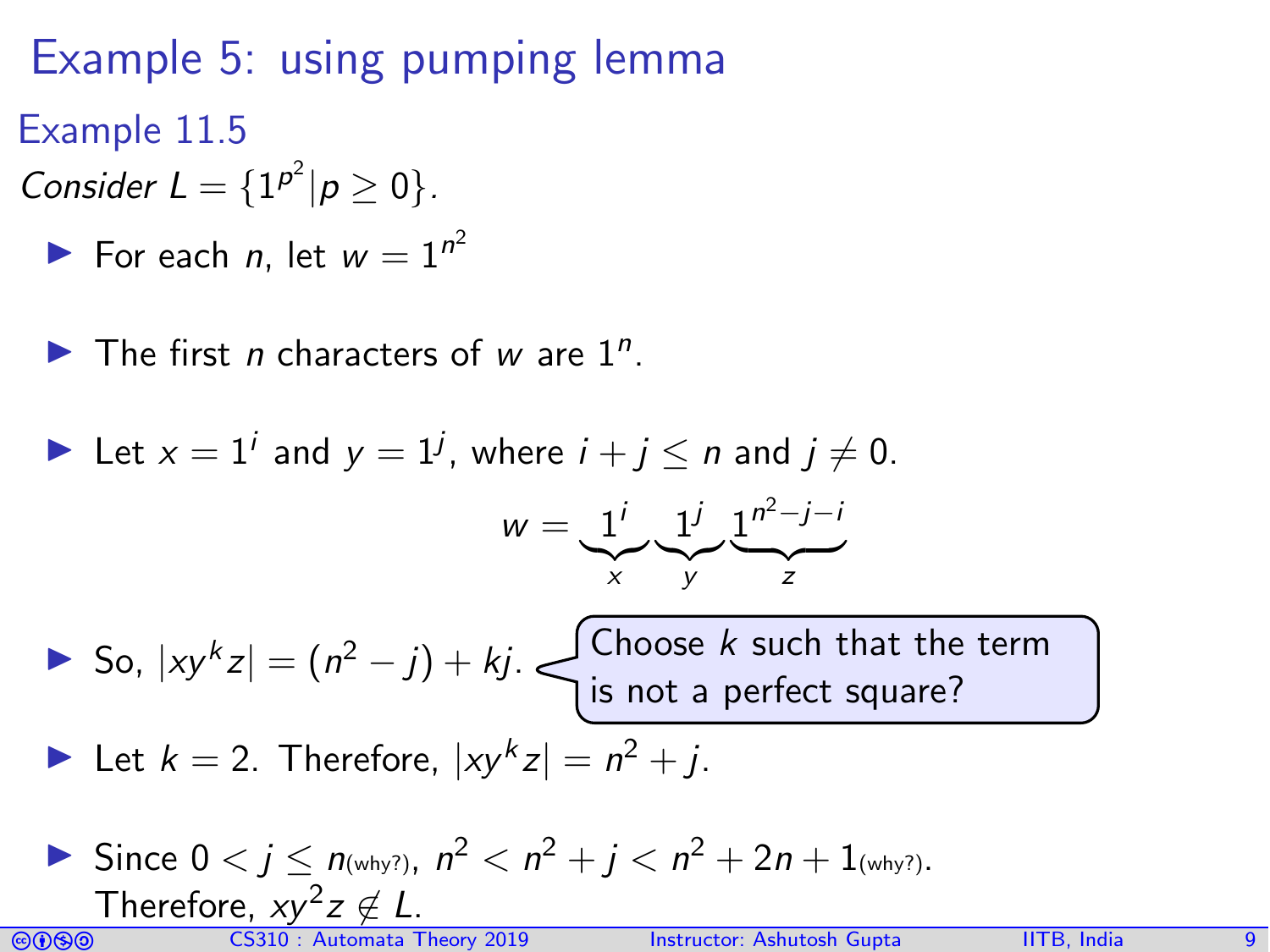## Need for infinite memory

Feels like all non-regular languages needed to remember infinite memory.

Example 11.6

In  ${0^n1^n | n \ge 0}$  we need to remember the number of seen 0s and count the 1s to match.

Finite number of states cannot count unboundedly increasing number.

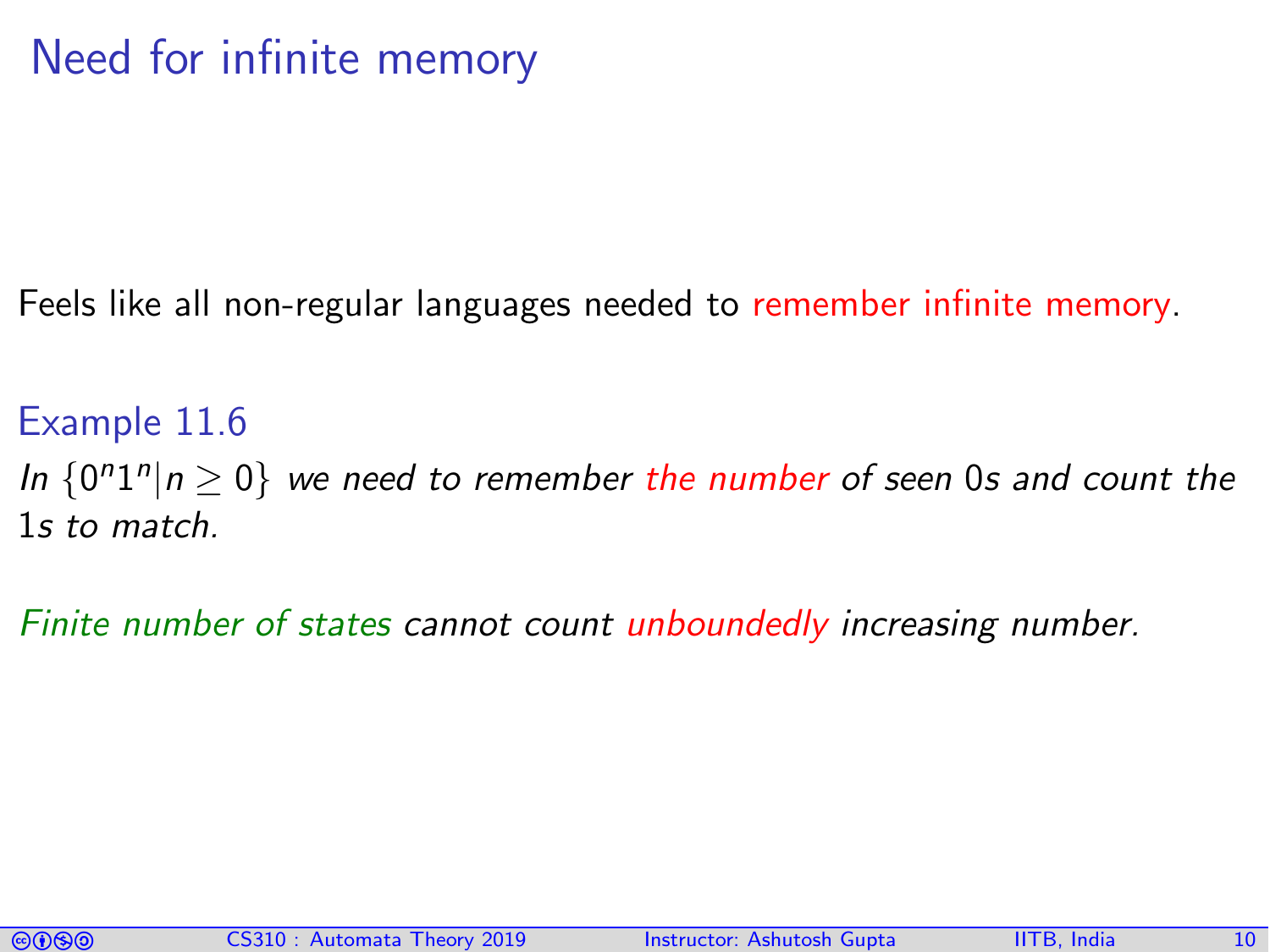## More generalized pumping lemma

We have been looking for evidence of bad pumping in the prefixes of the words.

We can look for such evidence for any subword of length greater than  $n$ .

Theorem 11.2

Let L be a language. L is not regular if,

- $\blacktriangleright$  for each n.
- In there are words u, and w such that uw  $\in$  L and  $|w| \ge n$
- If for each breakup of w into three words  $xyz = w$  such that  $y \neq \epsilon$  and  $|xv| < n$  then
- **►** there is a  $k \geq 0$  such that  $uxy^k z \notin L$ .

In our earlier version of pumping lemma,  $u = \epsilon$ .

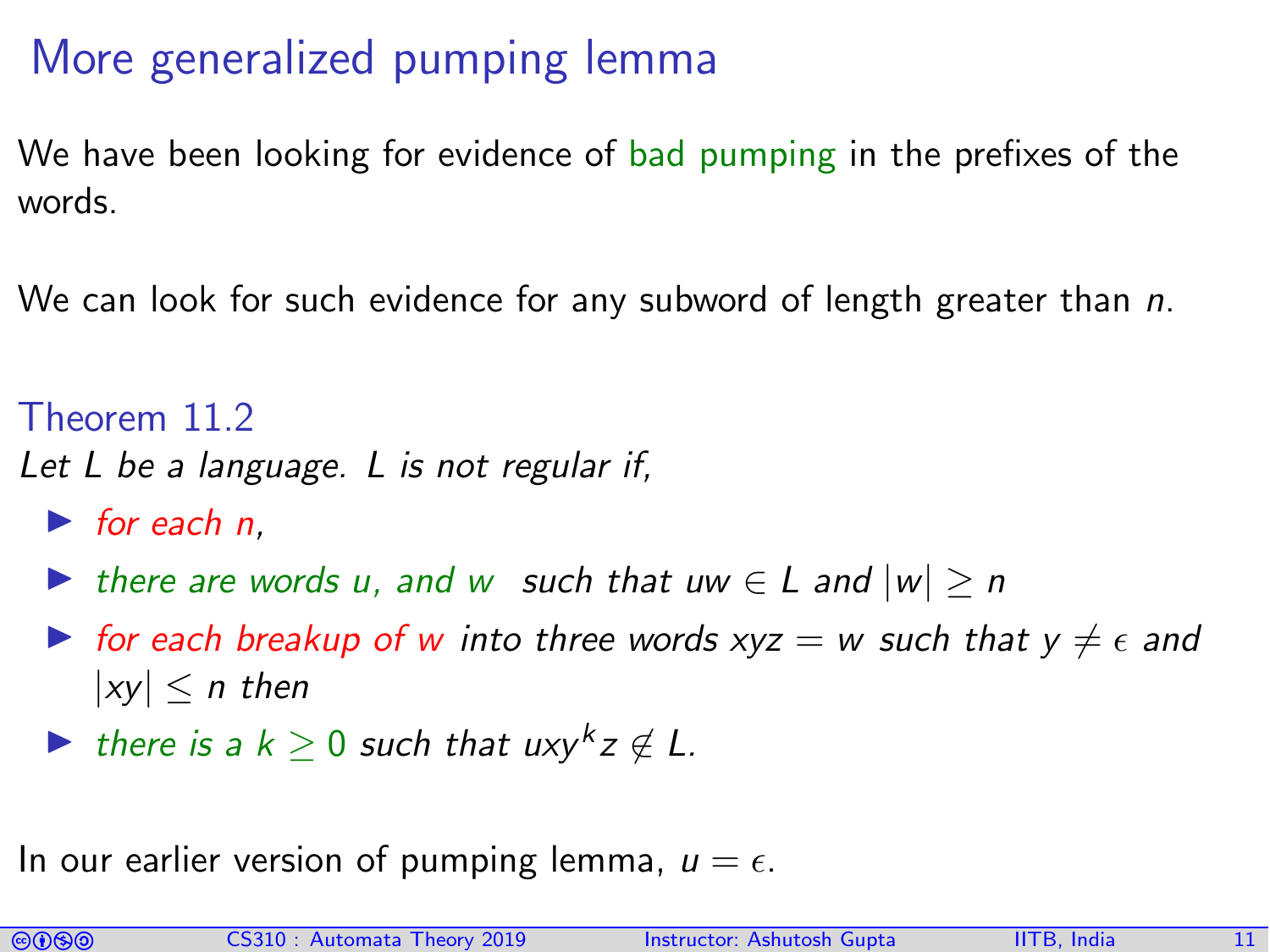#### Converse does not hold!

Pumping lemma holds for the following language but is not regular.

$$
L = \underbrace{\{ca^n b^n | n \geq 1\}}_{L_1} \cup \underbrace{\{c^n w | n \neq 1 \text{ and } w \in \{a, b\}^*\}}_{L_2}
$$

Application of pumping lemma:

$$
\blacktriangleright n=1
$$

- $\blacktriangleright$  Two cases
- **Case** take word  $ca^j b^j \in L_1$ 
	- Let  $x = \epsilon$ ,  $y = c$ , and  $z = a^j b^j$ .
	- For  $k \neq 1$ ,  $c^k a^j b^j \in L_2$ , and for  $k = 1$ ,  $c^k a^j b^j \in L_1$

► Case take word  $c^jw \in L_2$  for  $j \neq 1$ 

#### Exercise 11.1

I ......

Complete the above application of pumping lemma